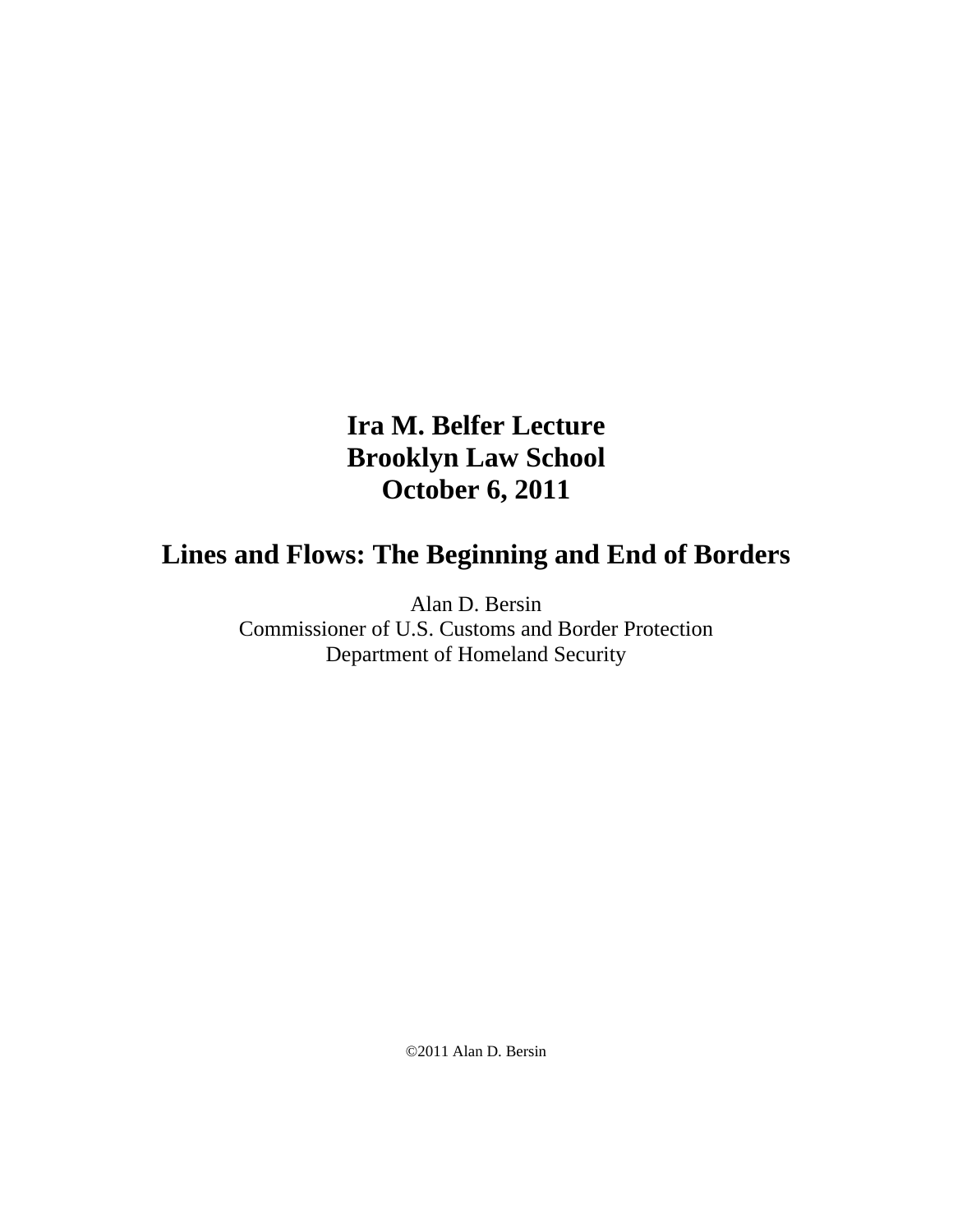# *Border Lines*

The purpose and function of borders in world history has been and remains to delineate and demarcate – to differentiate – one sovereignty from another. They are the juridical lines on a map, indicating the geographical place where imperial and/or national dominion begins and where it ends. These shift over time as a result of political and military developments usually followed by legal recognition or acknowledgment expressed in one form or another. History tells the tale of these developments and shifts. Like laws, borders embody and reflect history's results with the history left out.

The spaces of borders, corresponding to their map lines, are marked by ports of entry and exit. It is here where cross-border transactions of people and goods are processed through the exercise of immigration and customs authorities. Typically, the scope of these border inspection authorities is most broad regardless of legal system. Sovereignty asserts itself aggressively at the border threshold to determine who and what has the right or privilege of entrance (inbound) and exit (outbound). The levying of customs fees and duties has generated critical revenue streams for governments since biblical times. It was no accident that one of the earliest acts of the First Congress during the Washington Administration was to establish the U.S. Customs Service in  $1789<sup>1</sup>$ 

Borders define a homeland. They are the primary reference points for national defense strategy and homeland security policy. Throughout history, borders have been the site of fortification, intended variously to shut in or keep out people or things. China's Great Wall in the second century BCE, France's Maginot Line pre-World War II, the Soviets' Berlin Wall in the twentieth century and, America's Southwest Border fence in the twenty-first century, serve to illustrate the point. It was made more poetic and timeless by Robert Frost in his poem *Mending Wall* where he wrote: "*Good fences make good neighbors*."ii

So, we see, borders are lines with real result and consequence. When we walk to the riverfront in El Paso and wade into the Rio Grande, at midstream it becomes the Rio Bravo and Juarez, Mexico begins. Without more, one crosses the line ("la línea") from one of the safest cities in the Western Hemisphere (five homicides in 2010) to its most dangerous (3,400 homicides in 2010).<sup>iii</sup> Border lines matter but rarely account by themselves for the changes they embody.

# *Borders as Flows*

 $\overline{a}$ 

More than a generation ago, in *The Structure of Scientific Revolutions*, Thomas Kuhn introduced the notion of *paradigm* to refer to a distinctive manner of viewing the world, a characteristic sense, that is shaped by the larger forces at work in an era.<sup>iv</sup> This way of seeing organizes all of the data that is around us, all surrounding sensations, into patterns that we can interpret and understand and then act on to effect. Epochal shifts in paradigm catalyze enormous alterations in how we conduct operations and do business at a particular point in time.<sup>1</sup> The balance of this lecture addresses the massive paradigm change that has taken place since 9/11 in how we view

<sup>&</sup>lt;sup>1</sup> In Kuhn's context these changes mark the transition from a Ptolemaic (pretentious) way of seeing (the earth anchors the universe) to the (materially more modest) Copernican one (the sun centers the solar system) and so on through a mechanical Newtonian model to the uncertainties inherent in the relativist paradigm captured by Einstein.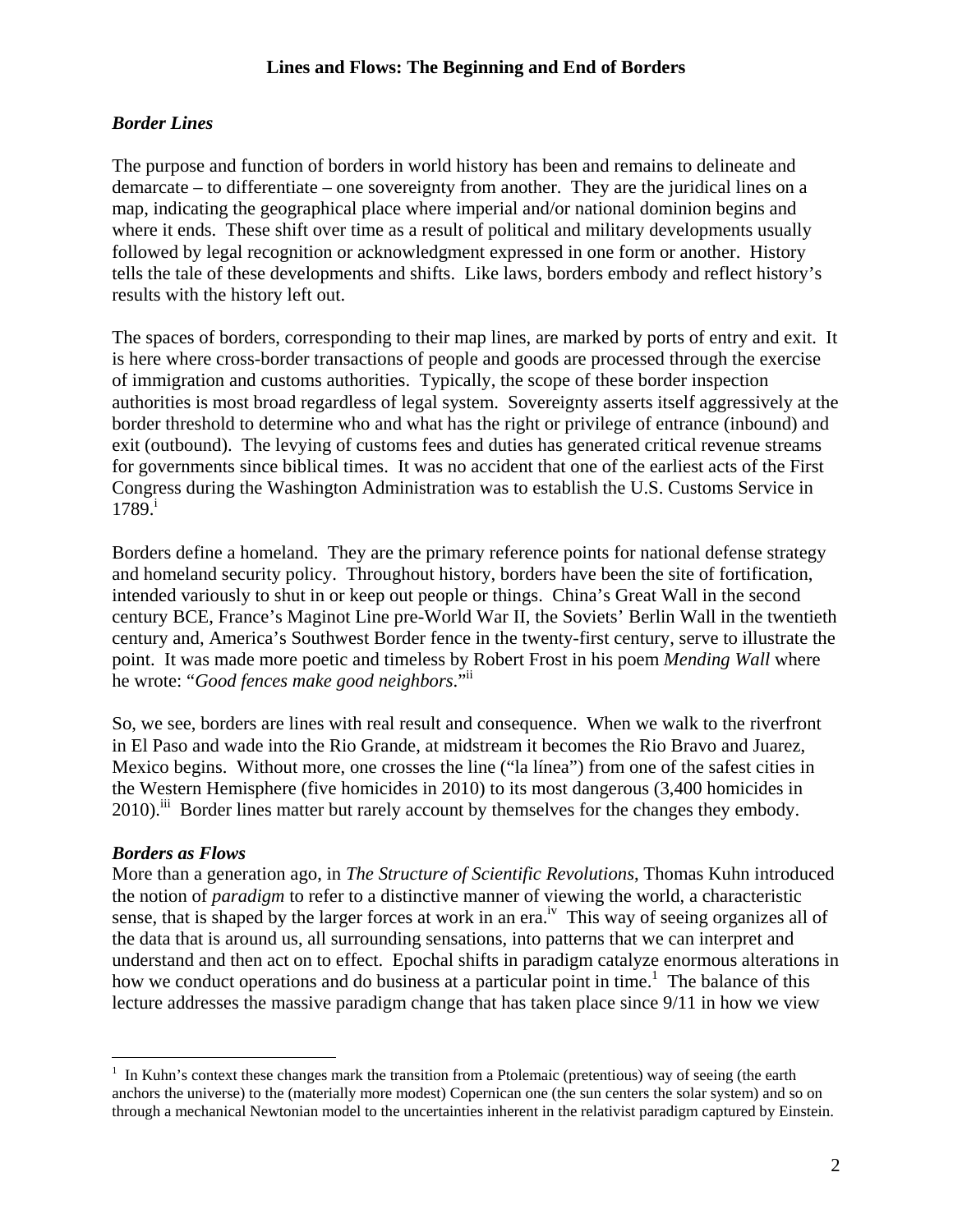borders not only as lines but as movements -- flows of people and goods on a global scale both legally and illegally.

It is not that global flows are new. These have occurred since ancient times and are chronicled in the ages of discovery and exploration as seafaring matters and much earlier in the movement of goods and people along the Silk and Tea Horse Roads into China and the caravan paths across Arabia.<sup>v</sup>

Nor is the contemporary scale of the flows by itself a distinguishing factor. These have increased exponentially century after century, spurred by colonial empires and trading companies, activities multiplied throughout by the growing logic of comparative advantage. The intensity, volume and speed of commercial and migratory flows accelerated mightily with the Industrial Revolution<sup>vi</sup> and then massively again more recently by the invention of the jet engine and the Internet. The cumulative effect of these trends is what we refer to as globalization – extraordinary cross-border flows of capital, goods, people, ideas and images occurring routinely on a daily basis, facilitated by a digitalization of data that has created the reality of instantaneous communication and transaction.

# *Security as the Organizing Principle: The Searing Impact of 9/11*

The vast volumes and growing speed in the movement of people and goods toward and across U.S. border lines from a globalized world is staggering. Each day, everyday, in 2010, in the United States alone, an average of 965,167 passengers and pedestrians, 64,414 truck, rail and sea containers and 257,990 privately-owned vehicles entered this country.<sup>vii</sup> Roughly \$2.2 trillion in imports and \$1.8 trillion in exports crossed our borders that same year.<sup>viii</sup>

The trauma of 9/11 inflicted by al Qaida on the world through the United States assured that we would never view cross border movements in quite the same way. Transnational terrorism exploited the relative openness of our borders and laxness of our border regulatory regimes to invade the continental United States for the first time since the British burned government buildings in Washington during the War of  $1812$ .<sup>ix</sup> In one fell vicious swoop, that was actual and deadly, not the potential threat we had grown accustomed to during the Cold War, America's view of security was altered forever.

The resulting sense of insecurity stemmed from the fact that our borders had been violated. The reflexive response was to hunker down behind traditional concepts of borders as lines of defense. All planes were grounded and our maritime as well as aviation borders were closed in the immediate aftermath of 9/11. Similarly, our land borders virtually shut down as each entering vehicle from Mexico and Canada was inspected thoroughly. In other less visible ways America closed its borders. As Edward Alden has documented many of these restrictions – pertaining particularly to the grant of visas – persist today. $^x$ 

But all the emergency measures taken immediately after 9/11 collided head-on with the realities of global travel and commerce through transit zones and supply chains. They also challenged directly our self-image as an open, free and welcoming society. The unacceptable economic and political consequences of shutting down the border coupled with the new security imperative forced a fundamental shift in our perspective. We began to understand that our borders begin not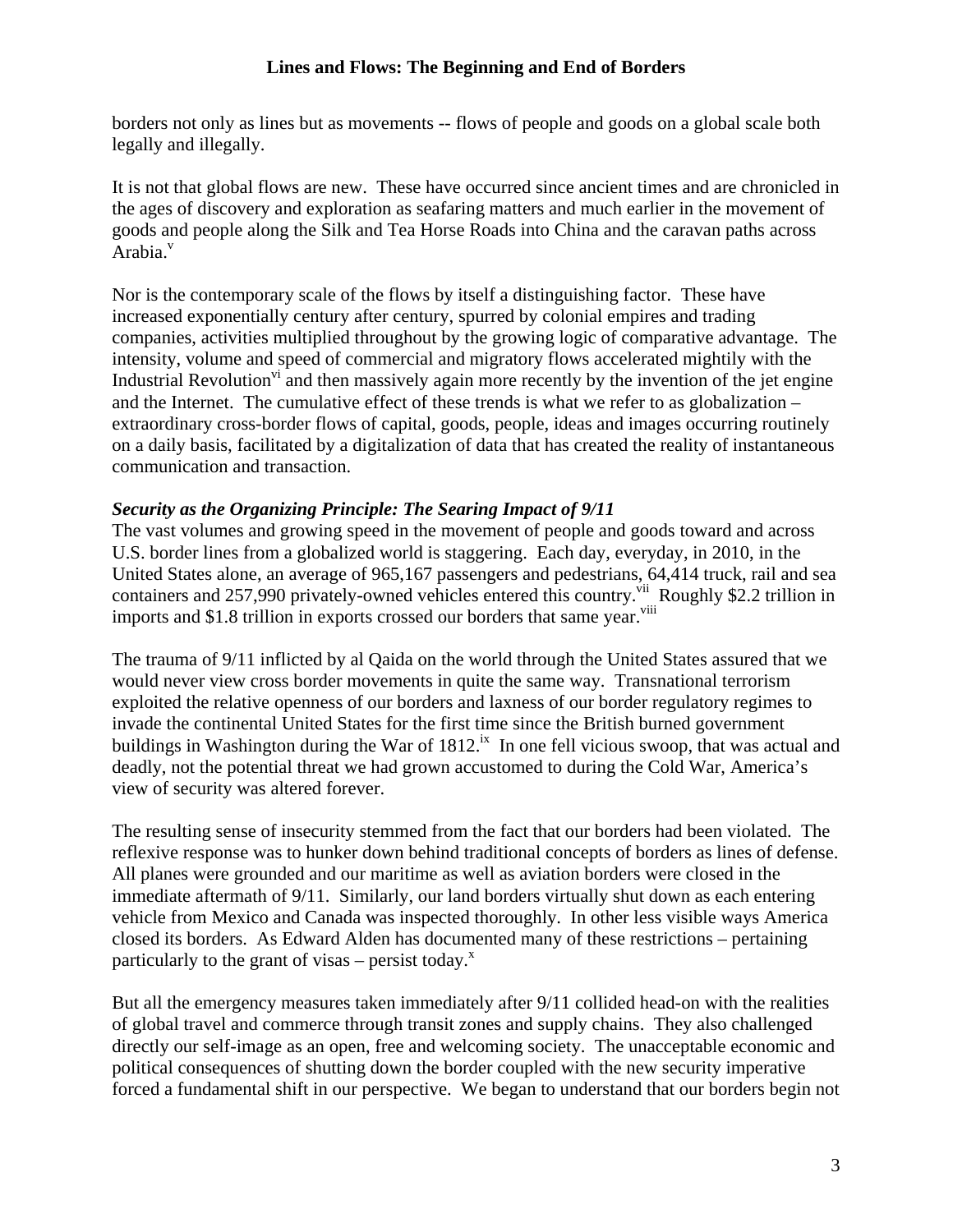where our ports of entry are located but rather where passengers board air carriers and freight is loaded on maritime vessels bound for those ports of entry. In order to forge practical arrangements to take both travel and trade security into account, borders needed to be viewed and managed as flows of people and goods as much as lines in the sand or on the water or through the air.

In the 10 years since 9/11, there have been three terrorist plots involving cross border movements of people or goods.<sup>2</sup> Each makes the case powerfully for the new border paradigm that links jurisdictional lines to flows toward them.

The first involved the so-called underwear bomber, Nigerian citizen Umar Farouk Abdulmuttalab who boarded a plane in the Netherlands intending to ignite PETN explosive material and blow up a Northwest Airlines flight over Detroit.<sup>xi</sup> Based on targeting capabilities we have in Customs and Border Protection, Abdulmuttalab had been identified as a person of interest. When the plane arrived in the United States and he presented himself for admission, he would have been referred to secondary inspection for significant interrogation. This obviously would have been too late, because had he succeeded, he would have blown up the plane before it landed. Border security in this context requires that Abdulmuttalab be prevented from boarding the plane in the first place. For these purposes, the border was Schipol Airport in Amsterdam and the goal changed so as to identify and preempt the high risk individual in the flow of passengers that day from that place toward the United States.

The second case was Faisal Shahzad, the Times Square Bomber, a naturalized U.S. citizen born in Pakistan who went abroad to receive training from the Taliban in the tribal borderlands between Afghanistan and Pakistan.<sup>xii</sup> Shahzad received support and resources in the New York metropolitan area from abroad to construct an explosive device he intended to detonate in Times Square. Foiled by an alert guard, Shahzad attempted to flee the country on board an Emirates Airlines plane. Advance passenger manifest information received by CBP regarding the outbound flight, coupled with significant travel history data available concerning Shahzad, facilitated his identification and apprehension on the tarmac at JFK seconds before take-off.

The third terrorist plot was the shipment of parcel bombs by al Qaida operatives in the Arabian Peninsula via UPS and Federal Express.<sup>xiii</sup> Sent from Yemen, addressed to locations in Chicago, the improvised explosive devices were concealed in printer cartridges, passed through airports in London and Dubai and timed to detonate over the United States. As a result of intelligencesharing by Saudi authorities, we were able to deploy public- and private-sector resources to locate the packages before they reached their intended destination. As in the other cases, the key lay in the collection, analysis and sharing of data regarding the transnational origin, route and flow, in this instance, of express carrier packages.

We understand our mission at U.S. Customs and Border Protection within the Department of Homeland Security from this perspective: keeping dangerous people and dangerous things away from the American homeland. We strive to accomplish this mission by exercising our authorities

 $\overline{a}$ 

 $2\;\;$  In addition, of course, we have been subject to "home-grown" terrorist events such as that carried out at Fort Hood by Maj. Nidal Hasan, the attack on the New York subway system planned by Najibullah Zazi, and the murder of a military recruiter in Arkansas.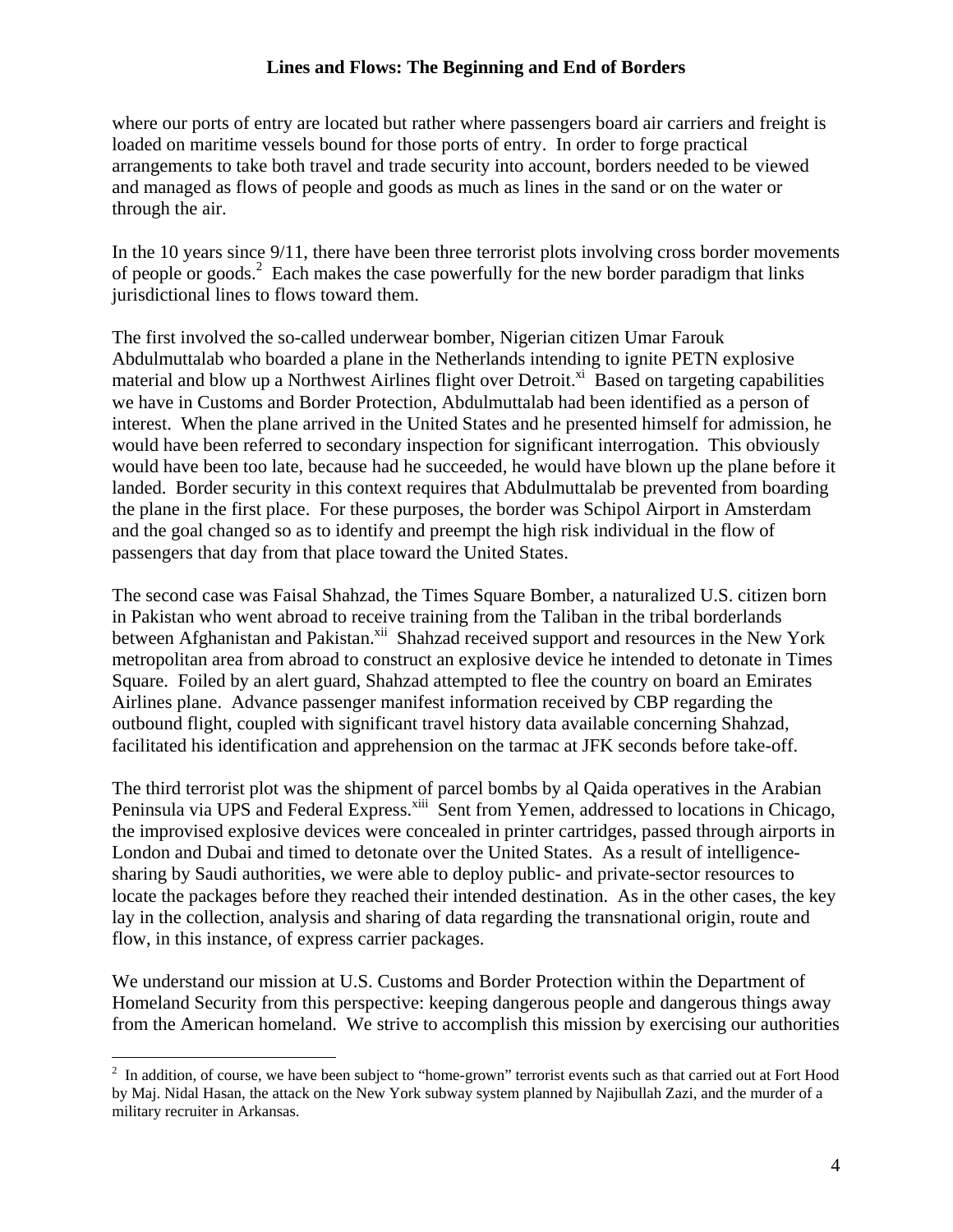and utilizing our resources in a way that enlists both time and space as allies. The earlier that we can identify, intercept and neutralize threats to the homeland, the safer our people will be. The further away geographically from the physical line that we can achieve these ends, the safer our country will be. Our job in Customs and Border Protection, in short, is to secure flows of people and goods intending to enter and moving toward the United States. This altered paradigm regarding our mission has fundamental implications for CBP's strategic and tactical approach to organization and function as well as to relationships with other agencies within and outside the government.

### *Joint Border Management*

 $\overline{a}$ 

The jihadist invasion of 9/11 gave rise to a preoccupation with the safety of the American homeland. The concept of homeland itself was novel, even uncomfortable for many in the U.S. context. It differed strikingly from our earlier emphasis on new frontiers in Frederick Jackson Turner's thesis,<sup>xiv</sup> or the "manifest destiny" that drove an aggressive expansion of both northern and southern borders in the United States during the  $19<sup>th</sup>$  century.<sup>xv</sup>

This new focus generated creation of the Department of Homeland Security, a merger by legislative fiat in 2003, of twenty-two agencies spread previously across the landscape of American government.<sup>xvi</sup> Customs and Border Protection itself was formed through the merger of four separate organizations from three separate cabinet departments into one new agency: the U.S. Border Patrol and Immigration and Naturalization Service from the Department of Justice, dealing with people seeking to enter the country legally and illegally; the U.S. Customs Service from the Treasury Department, dealing with cargo and goods; and the Agriculture Inspection Service from the Department of Agriculture, dealing with agricultural pests and potential infestation of our crop lands.<sup>xvii</sup>

Our previous scheme of divided border management, in place since the  $19<sup>th</sup>$  Century, was not efficient to say the least. But it was responsive to history. As John Barth, borrowing a bit from Oliver Wendell Holmes, noted in *The End of the Road*: *"There is no reason in the long run why Italy shouldn't be shaped like a sausage instead of a boot, but that doesn't happen to be the case. The world is everything that is the case, and what the case is is not a matter of logic."xviii* I learned this first hand in the 1990s as the U.S. Attorney for the Southern District of California. Appointed the so-called Border Czar in the Clinton Administration, tasked to "coordinate" federal law enforcement from southern California to South Texas, success was limited by the existing structure of separate stove pipes zealously maintained by bureaucratic rivalry and an unending competition for resources.

These tensions were swept aside in the crucible of 9/11 and unified border management was created for the first time in American history and, it happens, for the first time across the globe in the world's history. Immigration, customs and agricultural inspection authorities<sup>3</sup> exercised by the same officer working for a single agency defined by an overarching security mission, invented the institution of joint border management and the science and art of modern border

 $3$  CBP also serves as the single executive agent for 40 other federal agencies charged with one or another administrative or regulatory duties regarding incoming and outgoing people and things. These include, notably, the Food and Drug Administration, the Environmental Protection Agency, the Consumer Products Safety Commission, and the Department of Transportation.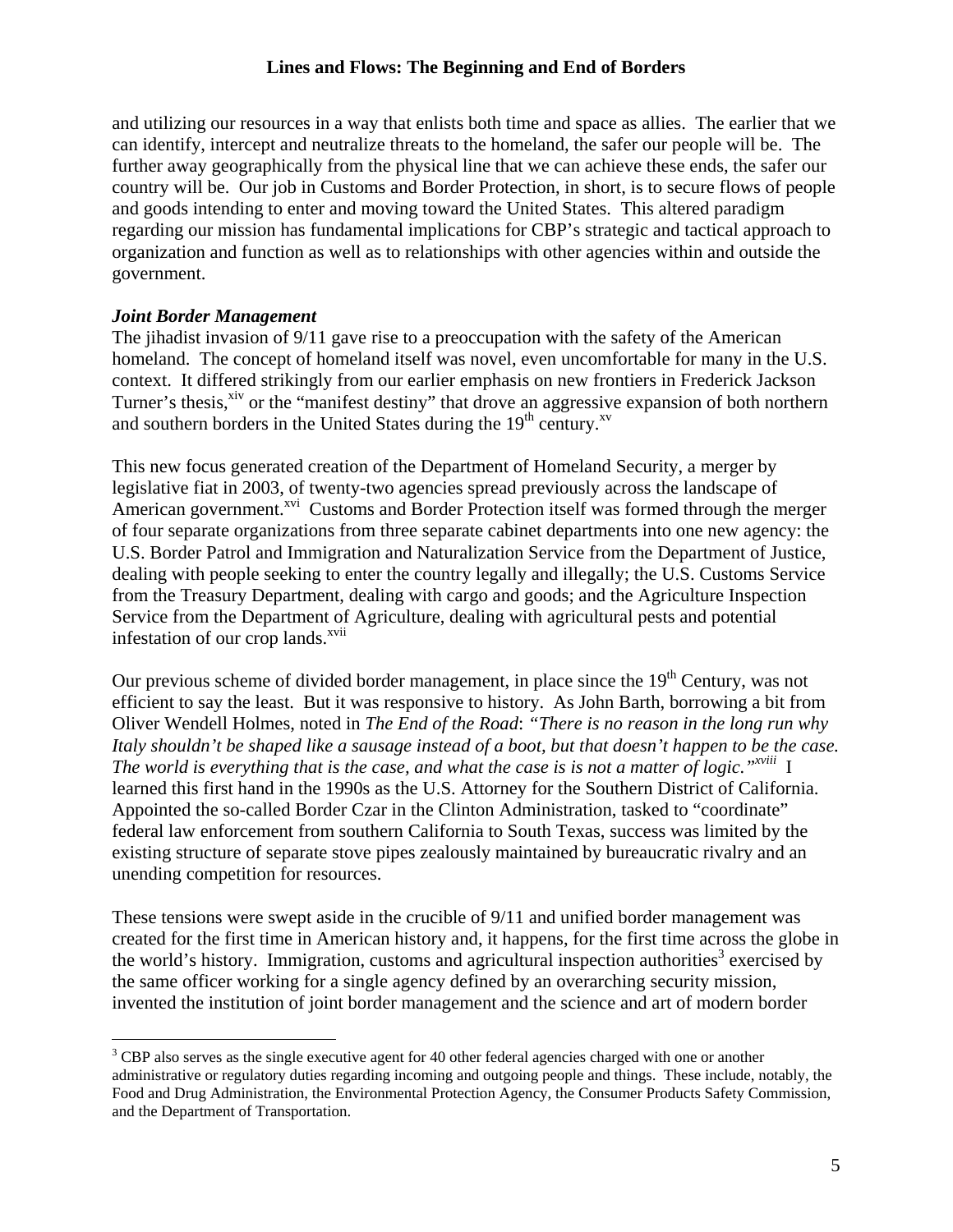protection. It sounds so sensible and in practice has turned out to be so. But it would not have come to pass in the absence of crisis and we remain virtually alone in implementing it comprehensively.<sup>4</sup> I venture to project that over the next generation all nations will turn to joint border management and wonder in retrospect, as we do, how they could have functioned otherwise. As Arthur Schopenhauer, the philosopher, aptly noted: "*Every truth passes through three stages. First, it is ridiculed; Second, it is violently opposed; and Third, it is regarded as self-evident."xix*

#### *Toward An Integrated National and Homeland Security Enterprise*

The Homeland Security Act of 2002, establishing DHS, involved the largest reorganization of executive branch operations since the National Military Establishment was created in 1947 and renamed the Department of Defense (DOD) in  $1949.^{xx}$  Composed of 230,000 employees,<sup>xxi</sup> DHS is the third largest cabinet agency after DOD and the Department of Veterans Affairs. Although the corporate mergers within DHS and CBP have been accomplished, the development and realization of an integrated mission – in terms both of homeland security and border protection – remain very much a work in process. The experience of DOD is instructive.

Established after World War II, the Department of Defense was formed by breaking the Army/Air Force into separate components, then combining them with the Navy and Marines, and affiliating the Coast Guard, at that time in the Treasury Department.<sup>xxii</sup> While the Office of the Secretary of Defense worked from the outset toward new mechanisms of coordination, the proud legacies of the individual branches were retained, even fiercely maintained, and the process was slow-going. The lack of a genuinely integrated mission with corresponding joint operations was conspicuous by its absence. When the centrifugal forces at work became tragically apparent in the abortive Iranian hostage rescue mission in 1980 (and the fractured and uneven operation in Grenada to protect U.S. citizens a few years later), Congress stepped in and enacted the Goldwater-Nichols Act, requiring purposeful integration and joint-ness in operational planning and execution.<sup>xxiii</sup> DOD has been working the issue ever since with impressive military results. The latest evidence to convince remaining doubters, not few and far between among some admirals and generals, was the flawless, U.S. casualty-free, operation in Abbottabad, Pakistan, to eliminate Osama bin Laden.

We remain at a very early stage of institutional evolution within DHS and CBP to this end of integrated operations. It likely will take a generation to achieve as it has in DOD. Hopefully, history will spare us many devastating precipitating and accelerating events.

There remains a second compelling requirement for mission integration within the realm of border protection and homeland security. I refer to the larger relationship between the military and law enforcement. The intellectual (largely legal) engineering necessary to create a revised theory that properly aligns these functions and clearly delineates homeland security as a species

<u>.</u>

<sup>&</sup>lt;sup>4</sup> Canada, the United Kingdom and Australia, among a handful of countries, have taken steps, large and small, toward unification. Each, however, has stopped short of a full merger of responsibilities. The Canadian Border Services Agency (CBSA), for example, regulates the ports of entry while the Royal Canadian Mounted Police (RCMP), separately governed, acts between the ports of entry as elsewhere through the interior of the country. The Australian Customs and Border Protection Services (ACBP) shares border-related responsibilities with the Department of Immigration and Citizenship (DIAC). The United Kingdom Border Agency (UKBA), authorized to enforce immigration laws and collect customs duties, is not charged with counter-terrorist responsibilities.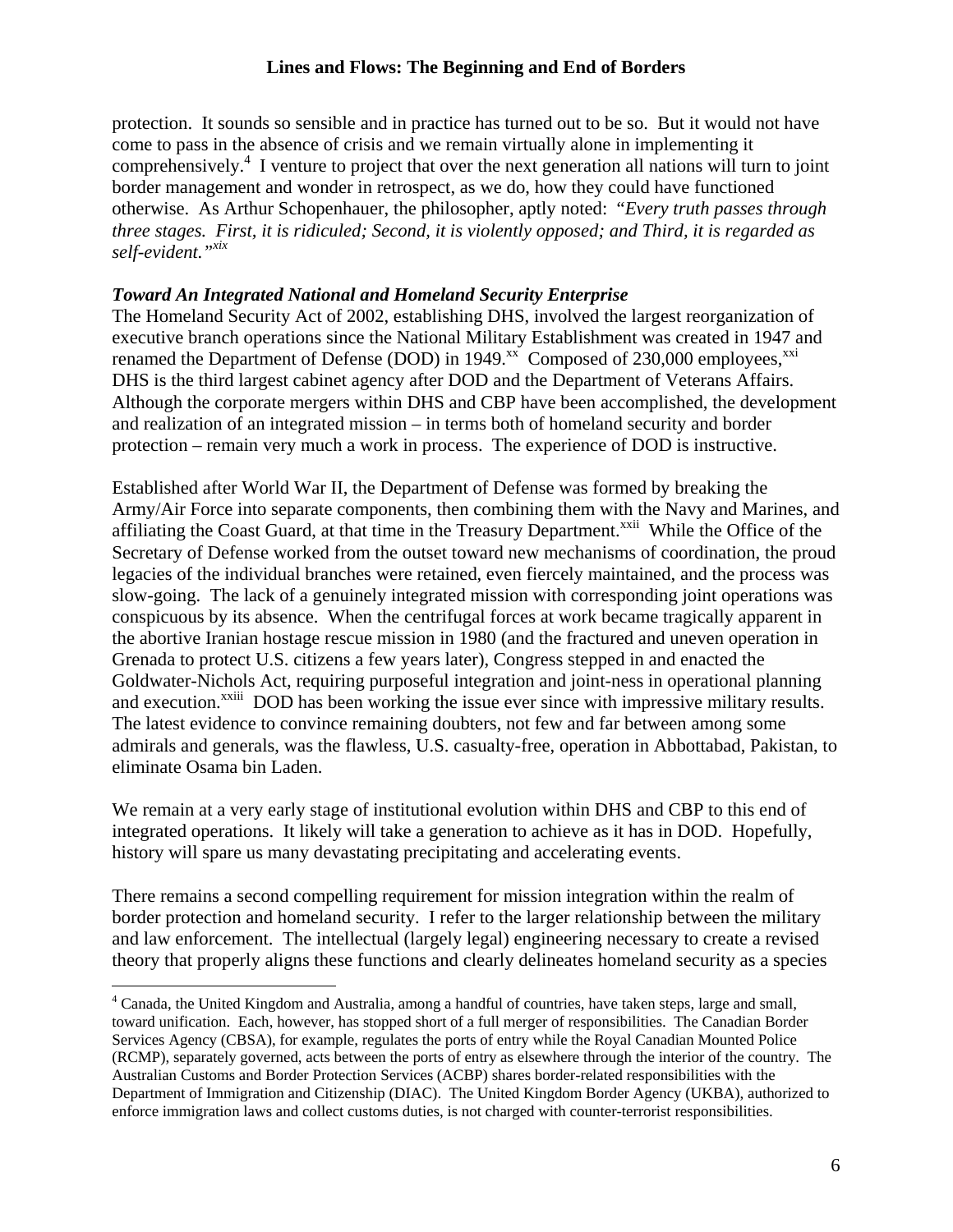of national security remains in its infancy. The consequences show up in a variety of places. We struggle to determine whether to try terrorists as criminals in federal court or before military tribunals.xxiv We cling to *posse comitatus* as a constitutional bulwark at the same time many fear it may be an anachronism in an environment of transnational crime and terror.

The old dichotomies, and our historic American reconciliation of them, in short no longer serve unquestionably as certain stars by which we can reliably navigate. The current military activities in Afghanistan seem less connected with obtaining classical geopolitical advantage than with assuring that country, or any other country, will not provide a base from which dangerous people and dangerous things can be launched against the United States. Although means and methods differ, this focus is identical to our border protection mission of securing flows of people and goods toward the homeland. There are distinctions here with a real difference to be sure. However, I submit, they need to be re-examined and re-analyzed carefully in a borderless world marked by continuums and flows rather than bright lines alone.

#### *Making Data Into Useable Information*

If borders are flows of people and goods, then those charged with securing and regulating those flows must confront the reality that 97-98 percent of the traffic is composed of lawful and compliant trade and travel. The goal to identify and interdict dangerous passengers and cargo from among this otherwise legitimate mass generates a requirement to distinguish between highrisk and low-risk subjects.

Risk assessment thereby emerges as the keystone of border management. And information in turn becomes central to the evaluation of risk while data are the building blocks of timely and actionable information.

To fulfill its mission CBP has developed the U.S. government's largest collection, storage and dissemination functions with respect to unclassified data. On a typical day, 1.35 billion electronic messages are exchanged between CBP and other government agencies, transportation carriers, customs brokers and the plethora of additional participants in global travel networks and supply chains. These analytical communications are managed by CBP's National Targeting Centers for Passengers and Cargo, located in Virginia. They permit access, respectively, to records of each traveler and every cargo shipment—land, sea and air—that have crossed a U.S. border during the past eight years, legally or illegally. Sophisticated rule searches, utilizing complex algorithms, scan this data for both known and unknown threats based on potential risks identified by the intelligence community. Targeting in this fashion enhances our capacity to find the dangerous people and dangerous things for which we are on the look-out at the border. Each border-related transaction is scrutinized in this way.

The logic in this environment of information data sharing and access is highlighted. In the modern age what we learned as children remains true as ever: Information is Power. However, the traditional moral of the story has been upended entirely. Those who hoard information today expecting their power to grow by forcing others to ask for it, soon find themselves isolated and over time ignored. The abundance of data and the proliferation online of alternative sources of information place a premium on sharing; one's information becomes more valuable, i.e., useful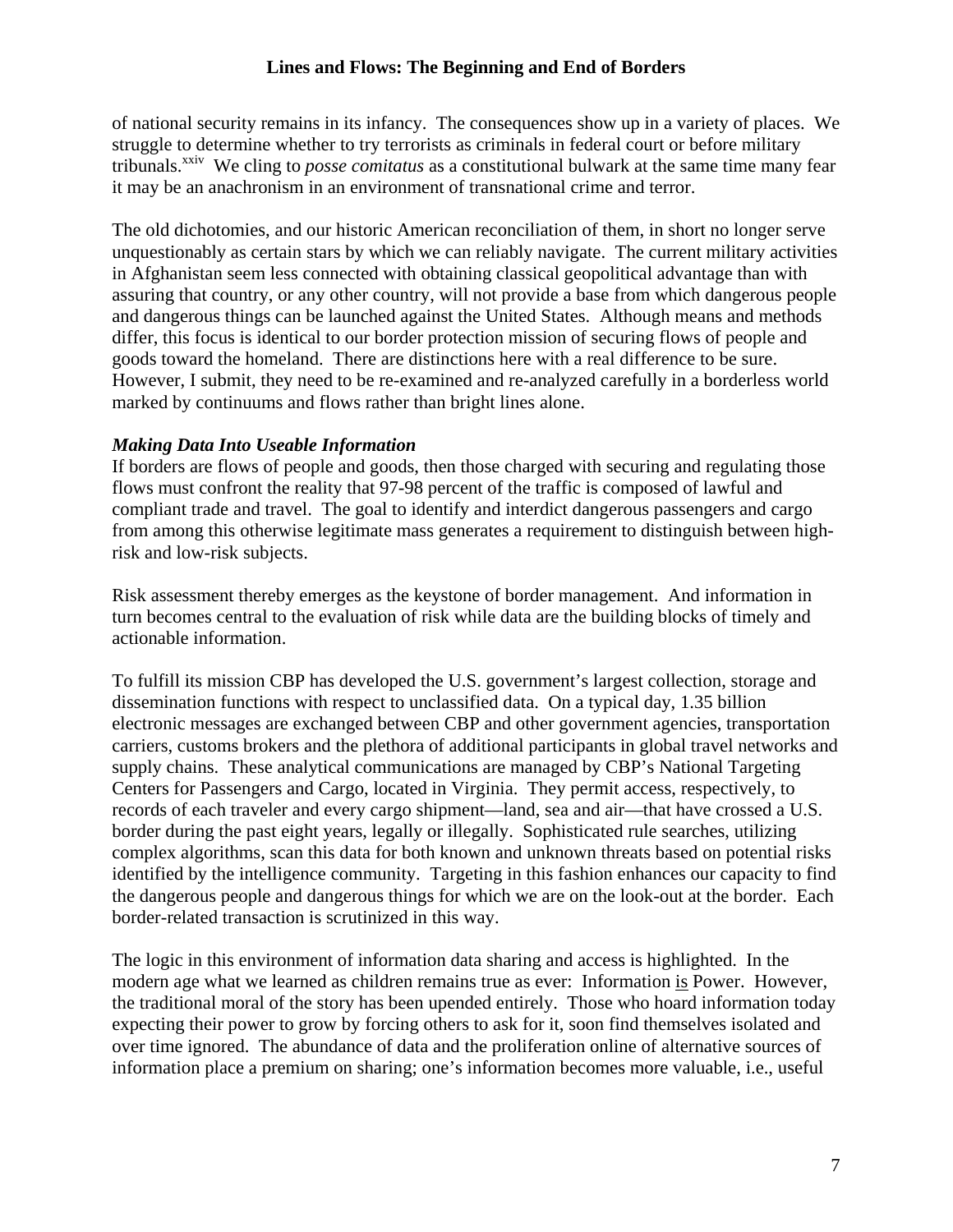and actionable, by leveraging it off other information and data embodying and reflecting additional reference points that facilitate a connecting of dots.

The implications for bureaucracy are significant as are the tensions with conventional "silo" or "stove-piped" organizational arrangements. As Lawrence Wright makes clear in *The Looming Tower*, the CIA and the FBI discovered in the immediate aftermath of 9/11 that information unshared in their separate files contained much of what, had it been combined, would have revealed the al Qaida conspiracy.<sup>xxv</sup> To the credit of these agencies, the data and information sharing between them while not perfect, has increased exponentially during the past decade. This shared counter-terrorist intelligence and information, together with foreign travel-related data supplied by CBP, has proven its worth to homeland security time and time again.<sup>5</sup>

The obstacles to this happening quickly elsewhere away from the counter-terrorist context should not be underestimated. On the international front, border-related data sharing, even among the closest of allies, remains in a primitive stage. Old-fashioned limited views of national interest and reflexive notions of privacy and civil liberties restrict willingness to share and reinforce parochial and myopic concerns of long duration.

Similar influences operate in the domestic sphere where deep-seated bureaucratic divisions persist. This is particularly true when different perspectives on mission are brought to a crime scene. For investigators, guided by the criminal justice model, information is maintained on close hold in case files and evaluated for its potential as "admissible evidence" in a prosecution. For the cop on the beat, this same information may be crucial intelligence key to crime prevention activity at the moment. Failure to act on the information in deference to its subsequent use in the courtroom is the current rule rather than the exception. Over time this cultural habit of mind will give way to the logic and compelling benefits of intelligence and information sharing. Hopefully, again, catastrophic consequence need not be the mid-wife of inevitable change.

# *Expediting Legitimate Trade and Travel as a Security Regime*

The long-held view posits that security and trade are independent variables competing in a zero sum game. According to conventional wisdom, trade facilitation, the expedited movement of commerce, and security, ensuring the safety of that commerce, must be balanced to an optimal equilibrium. The concept of "so much security" in exchange for "so much delay" in the processing of trade has governed port of entry operations for generations. Risk management, however, comprehensively applied, leaves this notion not only theoretically false but practically also counter-productive and self-defeating.

Short of examining every piece of straw separately, there are only two ways one can find the proverbial needle in a haystack. The first is to have very specific intelligence about where the needle is so that you can reach into the middle of the haystack and pluck it out. Every once in a

 $\overline{a}$  $<sup>5</sup>$  Two notable cases involve the arrest and conviction of U.S. lawful permanent resident Najibullah Zazi and U.S.</sup> born citizen David Coleman Headley formerly known as Daood Syed Gilani. Zazi was recruited by al Qaeda to conduct suicide attacks using explosives against the New York City subway system. Headley helped plan the November 2008 attacks in Mumbai in concert with al Qaeda and Pakistan-based terrorist organization Lashkar–e-Taiba.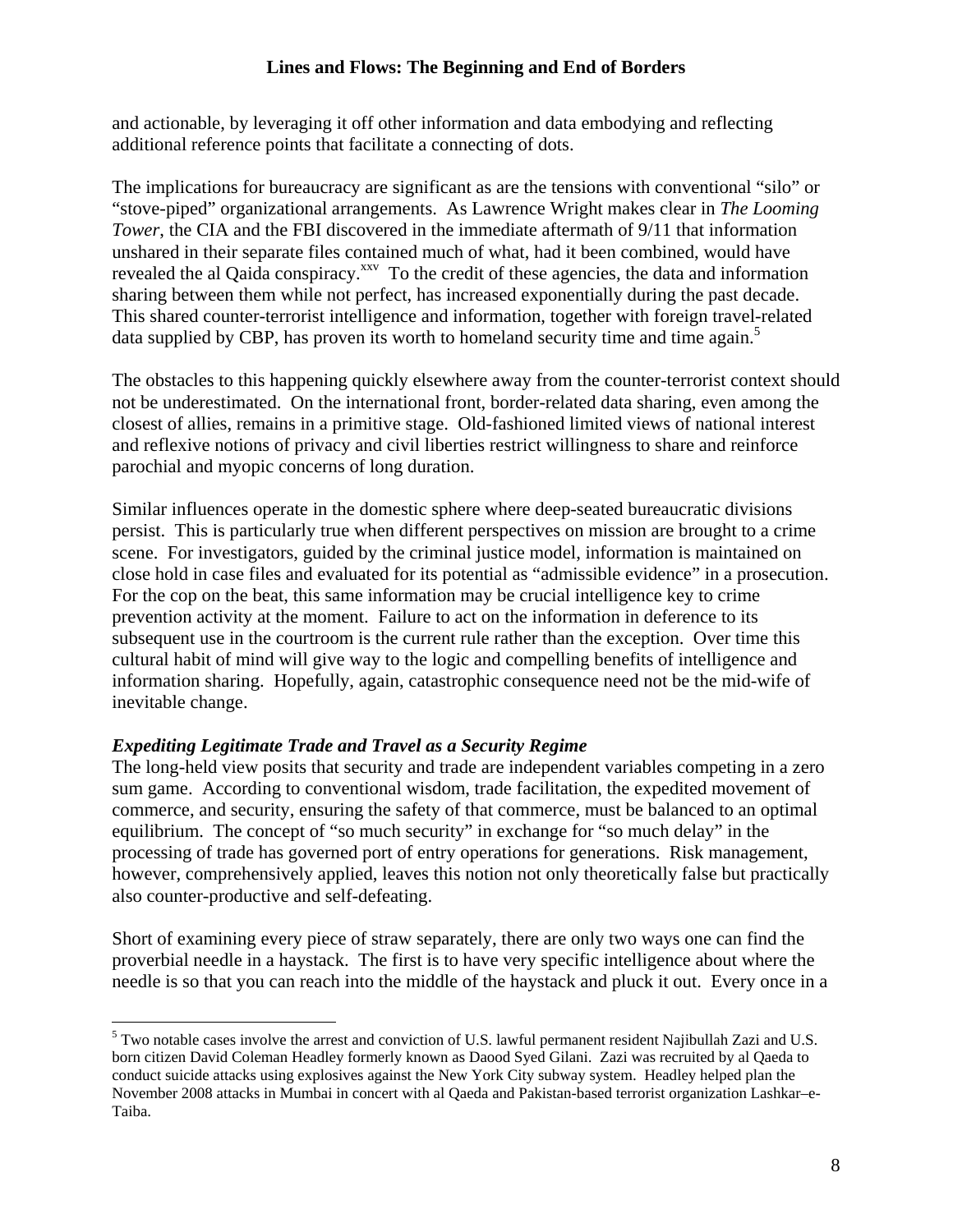while, but with increasing frequency, we have access to that kind of granulated intelligence. That is what occurred in the case of the UPS and FedEx parcels from Yemen. We received very concrete information and were able to reach into the global flow of millions of packages then in transit and ferret out the precise two laden with explosives.

But we cannot always count on that kind of actionable intelligence. So the only other way to find the needle in the haystack is to make the haystack smaller. And the way to make the stack smaller is to differentiate routinely between high- and low-risk subjects and expedite movement of the latter through the global system.

In fact, segmenting traffic flows according to risk is a necessary condition of heightening border security at any given level of resource allocation. We expedite lawful trade and travel through border controls so that we may focus our scarce regulatory and inspectional resources on that traffic about which we have derogatory information or about which we lack sufficient information to make a sound judgment regarding its legitimacy. Moving ordinary travelers and regular cargo quickly through ports of entry, therefore, not only is good for the economy, it is essential, given the volumes we confront, to the security function itself.

Expediting trade and heightened security, accordingly, are neither antithetical to one another nor are they mutually exclusive matters requiring balance. To the contrary they are part and parcel of a single process. This approach to managing flows has become the cornerstone of our system of border management in the United States.

We are re-engineering our internal trade functions and field inspection protocols at CBP to embody this regulatory model. Trusted Traveler and Trusted Shipper initiatives are central elements key to the strategy. *Global Entry* is a security program that extends expedited clearance to pre-approved low-risk air travelers into the Unites States. The *NEXUS* and *SENTRI* programs operate similarly to expedite passage through our land border crossings with Canada and Mexico respectively. Comparable benefits in the cargo context are conferred on members of the *Customs/Trade Partnership Against Terrorism* (C-TPAT) program.

These *trusted partner* programs offer the same "grand bargain": in exchange for sharing information with the government that permits it to vet the security status and background of participating persons and entities, the government commits itself to two reciprocal obligations.<sup>xxvi</sup> First it will maintain the information received in confidence and utilize it solely for the purpose it was given, and second the traveler, importer or shipper, once vetted and deemed trusted, will receive the benefit of expedited movement into the country.

The dynamic here highlights the crucial importance of genuine partnerships with the public and private sectors as well as with other countries. What is required here is not only the intensification of partnership but a change in the quality and nature of the interaction. Today's prevailing mode—government mandate and private sector compliance—must give way to the model of a *co-created* regulatory regime that embodies the "grand bargain" from the outset in reacting to evolving terrorist/transnational crime threats. The joint public-private response in the aftermath of the Yemen cargo plots, *Air Cargo Advance Screening (ACAS)*, captures the requirement and best illustrates the optimal way forward. Through advance information and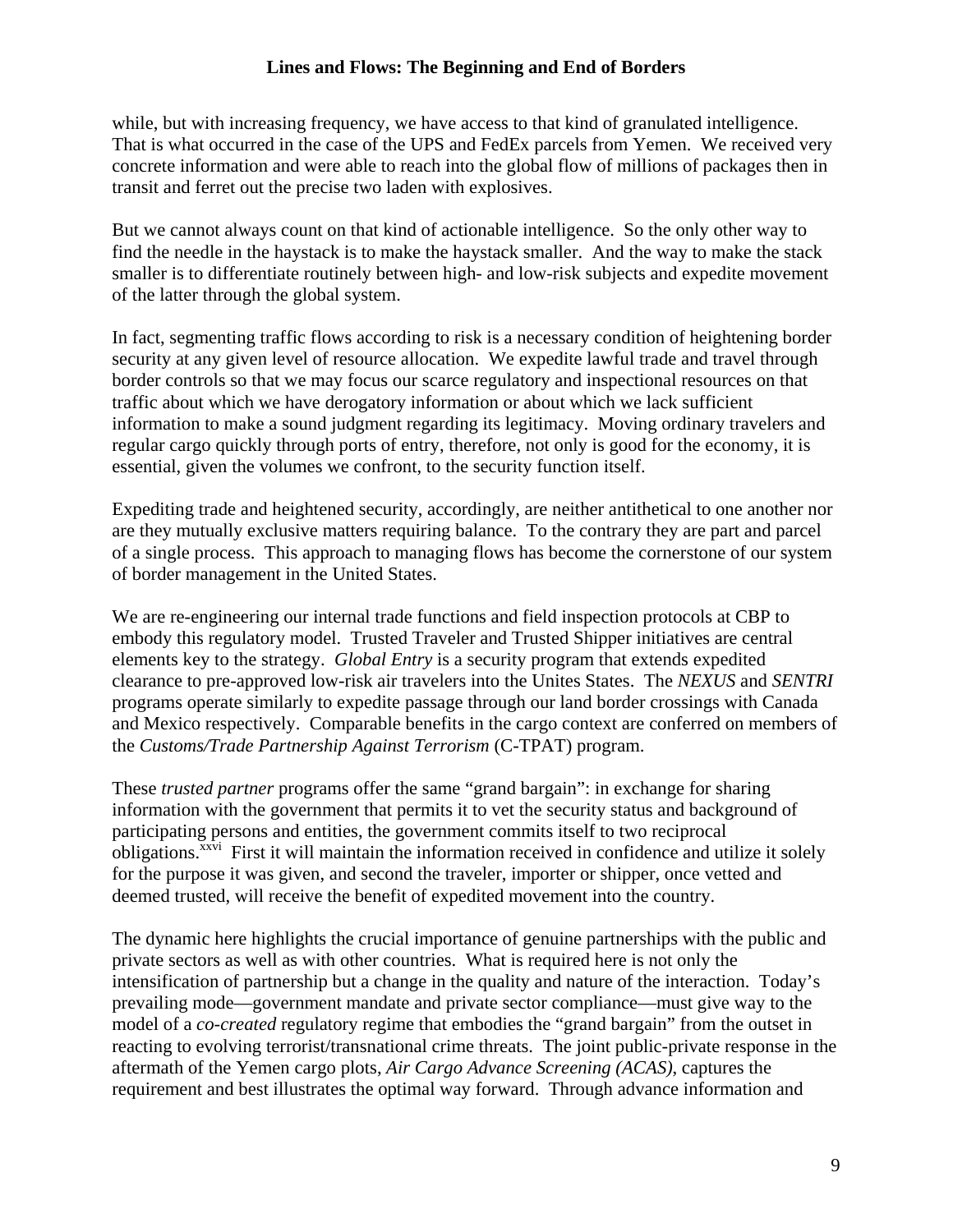early decision-making by all participants in the air cargo supply chain, to include CBP, TSA, air carriers, freight forwarders and international postal administrations, we are able to co-create a process to reduce the "haystack" and take action on the "needles" as early in the process as possible. Ultimately, the goal is to establish global requirements for advance information and ensure that high risk cargo identified by ACAS is physically screened under the appropriate regulatory framework and protocols.

Absent authentic collaboration of this kind we cannot surmount the challenge of *scaling* up these programs of trust and confidence such that they will yield at once satisfactory material effect on both our security profile and our economic competitiveness.<sup>6</sup> Less is not more here; and Malcolm Gladwell's "*tipping point*" is the goal.<sup>xxvii</sup>

#### *U.S., Mexico and Canada: An Intermestic North America*

 $\overline{a}$ 

The new border paradigm has special implications—and holds out special promise—for our land border neighbors to the north and south.

The situation is unique, first because of the physical proximity of our geography. We share 1900 border miles with Mexico and 5400 miles of border with Canada (including those between Alaska and the Yukon). A second dimension of uniqueness stems from history. Following armed conflicts with each of our neighbors in the nineteenth century, treaties and subsequent, peaceful territorial adjustments have blessed us with the longest demilitarized land borders in the world.<sup>7</sup>

These developments in space and over time have created a relationship between the United States and each of Mexico and Canada that is equally unique. It is a relationship that is neither international in the classical sense nor is it domestic, of course, given the existence of separate sovereignties. Instead, to use a phrase coined by Bayless Manning in the 1970's, the relationship is *intermestic*. xxviii

Notwithstanding all of this, the fact remains that our borders with Mexico and Canada have been and remain largely inefficient from the standpoint of managing flows of people and cargo. The reason for this is the asymmetry between us and our neighbors.<sup>8</sup> Only at the border line are we equal as a matter of juridical power as nowhere else in the bilateral relationship. The prerogatives of sovereignty have been guarded jealously at the border by our neighbors to

<sup>&</sup>lt;sup>6</sup> Commencing in December 2010, CBP has integrated its trusted traveler programs by extending Global Entry benefits to NEXUS and SENTRI members and vice-versa. Nearly one million persons presently participate. More than ten thousand companies are validated in the C-TPAT Cargo security program. On the international front, CBP has developed and continues to strengthen supply chain security through "mutual recognition agreements" with trusted partners in cargo to include New Zealand, Canada, Jordan, Japan, and Korea. Negotiations are ongoing with the EU. CBP has non-binding trusted traveler agreements with Canada, Mexico, the Netherlands, the United Kingdom, Korea, and Germany.

<sup>&</sup>lt;sup>7</sup> The Rush-Bagot Treaty in 1817 with Canada (through Britain following the War of 1812) and the Treaty of Guadalupe Hidalgo in 1848, concluding the U.S.-Mexico War, established lasting peace. Additional boundary agreements were reached amicably: with Canada (British North America) through the Webster-Ashburton Treaty (1842) and the Oregon Treaty (1846), and with Mexico through the Gadsden Purchase (1853).

 $8$  The populations of the United States, Canada, and Mexico are 313 million, 34 million and 113 million, respectively. Economically, their gross domestic products are \$14.66 trillion (U.S.), \$1.33 trillion (Canada), and \$1.567 trillion (Mexico).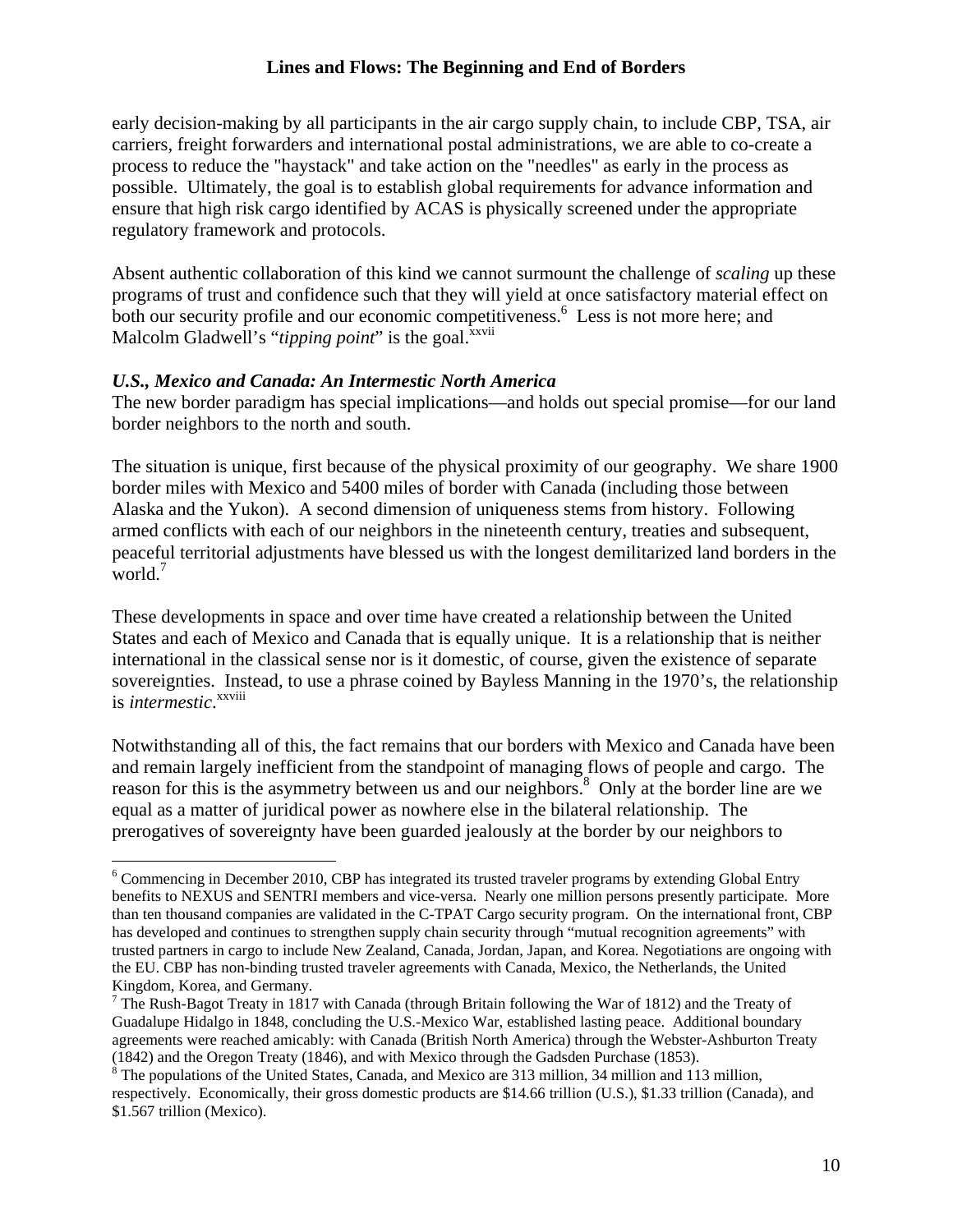reinforce their national pride and identity and to avoid political, economic and cultural domination by the "colossus" on their threshold. Porfirio Diaz, Mexico's ruler between 1877 through 1880 and again between 1884 through 1911, summarized the sentiment: "*Poor Mexico,*  so far from God and so close to the United States."<sup>xxix</sup> Particularly pronounced in Mexico, the same sense has existed among Canadians, albeit expressed on different issues and in different ways. Reimagining and then reinventing our borders with Mexico and Canada in the context of trade flows and the flows of people has become crucial on both security and economic grounds.

Regarding commerce, the emergence of global trading blocs highlights the imperative of viewing U.S. economic prosperity increasingly from the perspective of enhancing North American competitiveness. To compete successfully over the next half century with East Asia, the Indian subcontinent and Brazil, we must take the North American Free Trade Agreement (NAFTA) to the next level. $9$  The critical path to this end is increasing significantly the efficiency of our borders in order to reduce current cross-border transactional costs by 10 to 20 percent or more on the *NAFTA Highway*.

With respect to security, the focus must shift from an exclusive one on land border lines, north and south, to take into account the necessity for *continental perimeter security.* This approach would have Canada, the United States and Mexico jointly identifying and intercepting dangerous people and things as they move in global flows toward the North American continent. The length of our land borders, coupled with the economic need to avoid "thickening" them (in the Canadian phrase), commends this course. The model here is the North American Air Defense (NORAD) command that enables Canada and the United States jointly to track and defend the northern continental airspace from aviation threats to it. $^{10}$ 

Under President Obama's leadership, there is considerable progress to report on both the economic and security fronts with both Mexico and Canada. In May 2010 the President, together with President Felipe Calderon, issued the *Twenty-First Century Border Management* declaration. Substantially recasting the strategic relationship, the declaration decisively moved the bilateral relationship away from the accusatory conversations of the past over migration and narcotics. Acknowledging the U.S. national security stake in Mexico's historic struggle against organized crime, the two presidents adopted a doctrine of *co-responsibility* for both legal and illegal flows across the border. Viewing drugs and alien smuggling coming north and guns and bulk cash going south as a single vicious cycle of criminality has created the conditions for binational law enforcement cooperation that was unthinkable even five years ago.

The *Beyond the Border: A Shared Vision of Perimeter Security and Economic Competitiveness* declaration in February 2011 by the President and Prime Minister Stephen Harper represents an equally stunning departure in the context of U.S.-Canadian relations. Building upon a longer standing and deeper foundation of trust, the *Beyond the Border* declaration has generated a

 $\overline{a}$ 

<sup>9</sup> Known as *Tratado de Libre Comercio (TLC*) in Mexico, NAFTA dramatically has expanded annual U.S. trade flows (imports and exports) with Canada (\$525.3 billion in 2010) and Mexico (\$393 billion in 2010) making them our first and third largest commercial partners. The second, fourth and fifth rankings belong respectively, to China (\$456.8 billion in 2010), Japan (\$180.9 billion in 2010) and Germany (\$130.9 billion in 2010).

<sup>&</sup>lt;sup>10</sup> Canadian and U.S. military forces rotate NORAD command responsibilities. On 9/11, for example, General Ralph Eberhart of the USAF was the military officer in charge of leading NORAD's response to the terrorist attack and his Deputy Commander was Lieutenant-General Kenneth Pennie of the Canadian Forces Air Command.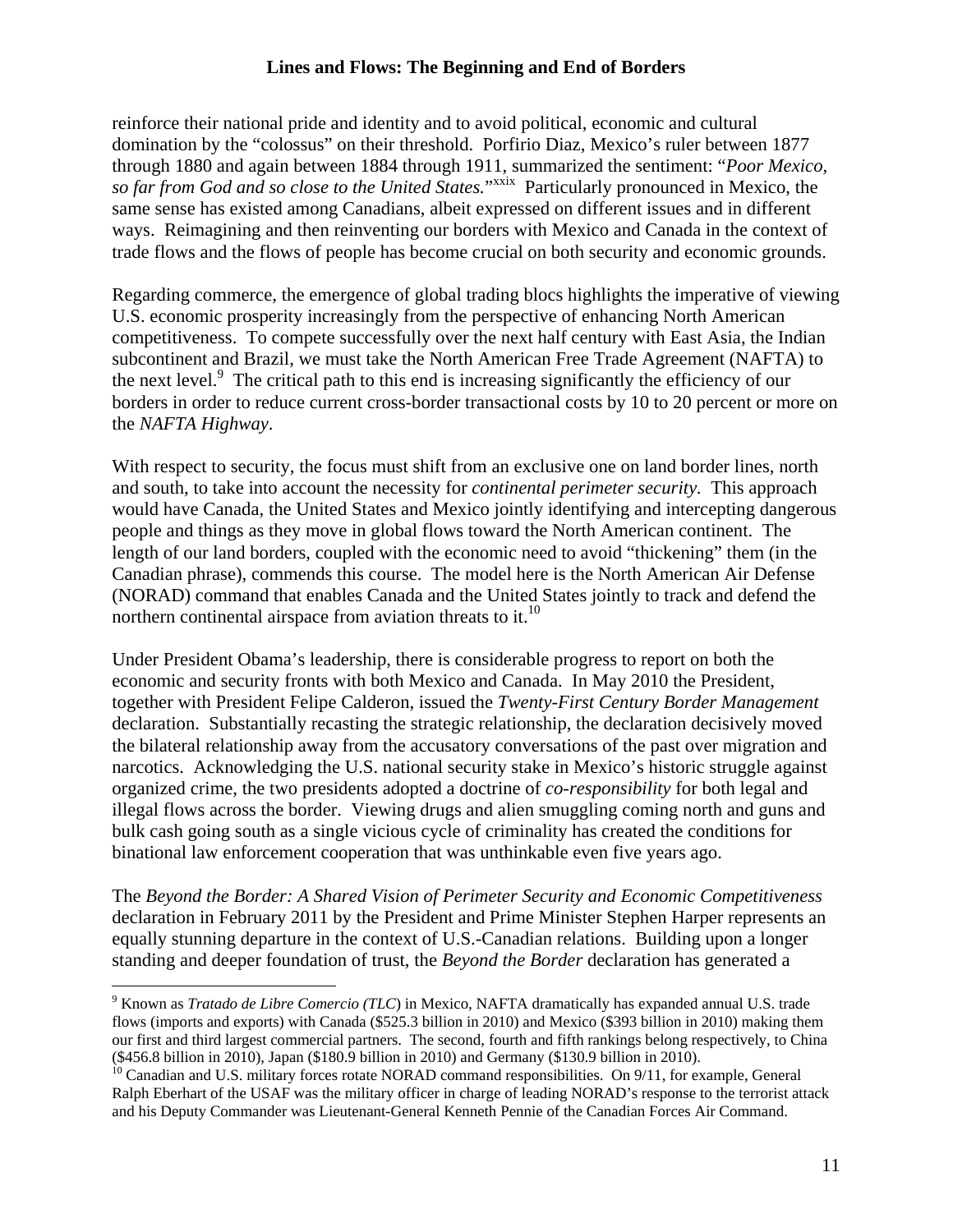staggeringly ambitious action plan that encompasses the entire breadth of the U.S./Canada security and economic competitiveness agendas. It forthrightly addresses matters that had been deferred politely in the past, ranging from information sharing to the pre-inspection of cargo and the reciprocal carrying of weapons by law enforcement personnel stationed in each other's country.

These course corrections and strides in U.S. policy have been navigated in parallel process with our neighbors, respecting sensitivities of sovereignty on both ends as well as the differences and the difficulties inherent in the negotiations. Nonetheless, the stage has been set for an increasingly trilateral discussion over the next generation that holds out enormous promise for the three countries and the North America they share.

#### *Conclusion*

 $\overline{a}$ 

The French poet Paul Valéry has observed: "*The [challenge of] our times is that the future is not what it used to be*." The themes explored here will remain the subjects of security and economic developments over the next decades as we experience their domestic, international and intermestic effects. Through the lens of lines and flows, we see both an old end and the new beginning of borders.

<sup>&</sup>lt;sup>i</sup> The U.S. Customs Service was established by the  $5<sup>th</sup>$  Act of the First Congress on July 31, 1789. U.S. Department of Treasury. "Chronology of Events 1600-1799." Last modified November 13, 2010.

http://www.treasury.gov/about/history/Pages/1600-1799.aspx

ii Frost, Robert. "Mending Wall." In *The Poetry of Robert Frost: The Collected Poems, Complete and Unabridged*, edited by Edward Connery Lathem, page 33-34. New York: Henry Holt and Co, 1969.

iii Uribe, Monica Ortiz. "El Paso, San Diego Among Safest Cities." *KPBS, San Diego State University.* November 22, 2010. Accessed September 15, 2011. http://www.kpbs.org/news/2010/nov/22/el-paso-san-diego-among-safestcities/

<sup>&</sup>lt;sup>iv</sup> Kuhn, Thomas. *The Structure of Scientific Revolutions*. Chicago: The University of Chicago Press, 1962. <sup>v</sup> Jenkins, Mark. "The Forgotten Road." *National Geographic*. May 2010. Accessed September 15, 2011. http://ngm.nationalgeographic.com/2010/05/tea-horse-road/jenkins-text<br>vi Hirschman, Charles and Mogford, Elizabeth. "Immigration and the American industrial revolution from 1880 to

<sup>1920.&</sup>quot; *Social Science Research* 38 (2009): pages 897-920. Accessed September 15, 2011.

<sup>&</sup>lt;sup>vii</sup> U.S. Customs and Border Protection Statistics, FY2010 Year-in-Review<br><sup>viii</sup> U.S. Customs and Border Protection Statistics FY2010 Year-in-Review

 $i<sup>x</sup>$  American territory, of course, was invaded in 1941 by Japan's sneak attack at Pearl Harbor.

x Alden, Edward. "Visa delays 'hamper US business'." *The Financial Times,* January 28, 2003; Alden, Edward, *The Closing of the American Border*. New York: Harper Collins Publishers, 2008.<br><sup>xi</sup> Chang, Kenneth. "Explosive on Flight 253 Is Among Most Powerful." *The New York Times*. December 27, 2009.

Accessed September 15, 2011. http://www.nytimes.com/2009/12/28/us/28explosives.html

xii Mazzetti, Mark, and Shane, Scott. "Evidence Mounts for Taliban Role in Bomb Plot." *The New York Times.* May 5, 2010. Accessed September 15, 2011. http://www.nytimes.com/2010/05/06/nyregion/06bomb.html<br><sup>xiii</sup> Solomon, Erika, and Stewart, Phil. "Al Qaeda Yemen wing claims parcel plot," UPS crash. Reuters. Published 5

November 2010. Accessed 15 September 2011. http://www.reuters.com/article/2010/11/05/us-usa-yemen-bombidUSTRE6A44PU20101105

<sup>&</sup>lt;sup>xiv</sup> Turner, Frederick Jackson. "The Significance of the Frontier in American History," in Martin Ridge, ed., *Frederick Jackson Turner: Wisconsin's Historian of the Frontier.* Madison: State Historical Society of Wisconsin, 1986.

xv Weinberg, Albert Katz. *Manifest Destiny: A Study of Nationalist Expansionism in American History*. Baltimore: The Johns Hopkins Press. 1935.

<sup>&</sup>lt;sup>xvi</sup> U.S. Department of Homeland Security Website. Accessed September 15, 2011. http://www.dhs.gov/xabout/history/editorial\_0133.shtm